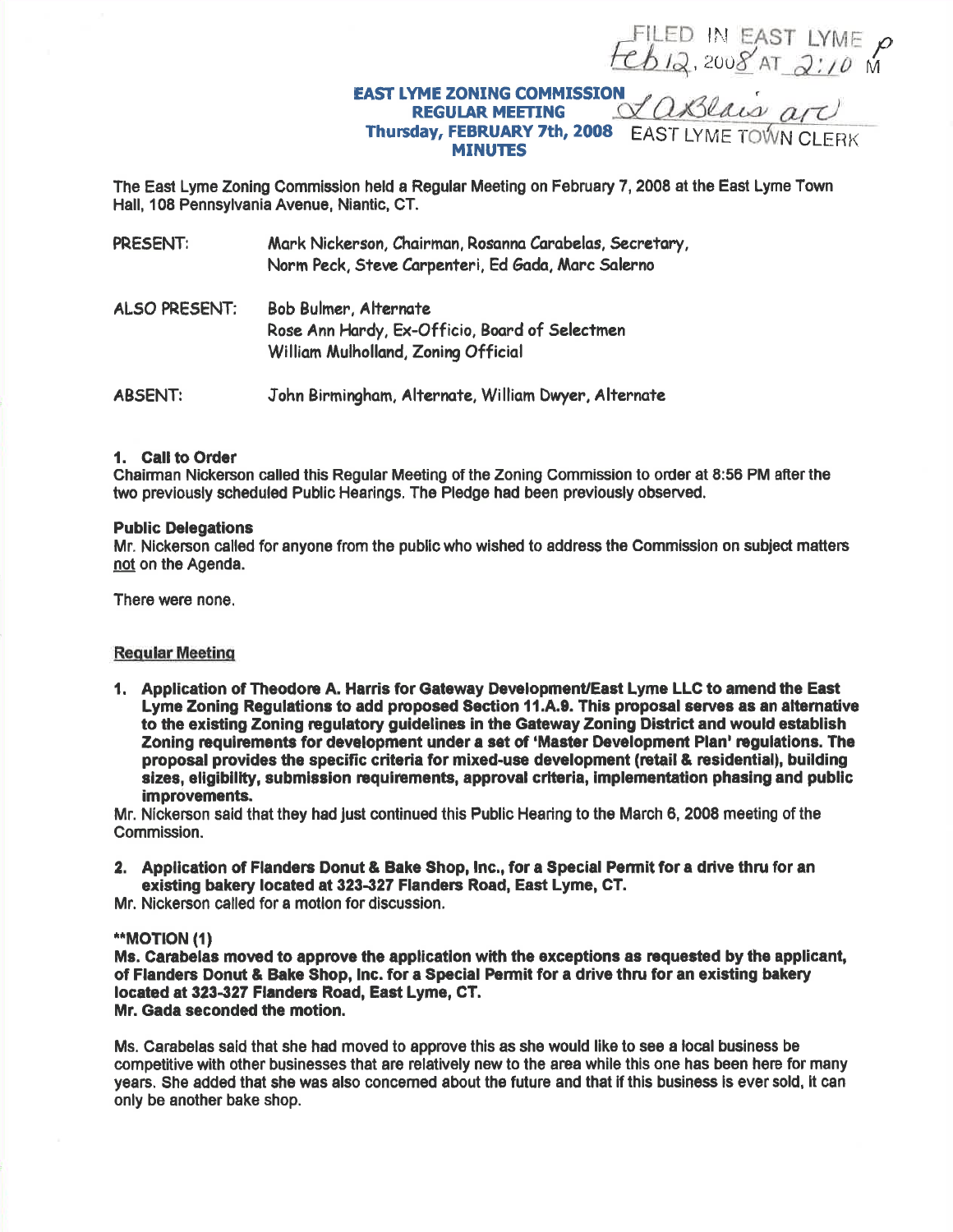Mr. Nickerson noted that Mr. Gadbois started the public comments during the Public Hearing portion speaking in favor of this application and that the rest of the people who came up to speak about this business all spoke in favor of it and the goodness of this business. He noted that it was of interest to him that this does not add to the traffic but that it actually manages it better in that area. He said that he wishes them well as this is an investment. He recalled that when he and his family moved here over 20 years ago that this was one of the very first places that they frequented and found very warm and inviting. He said that they still frequent it and that it is extremely well known, He said that he thinks that everything that is being done here is an improvement to the area.

Mr. Salemo agreed with the previous comments and said that he thinks that this site plan works end that the sidewalk will be a great improvement.

Mr. Carpenteri said that he totally agreed with the comments of his fellow Commissioners.

Mr. Nickerson called for a vote on the motion. Vote:  $6 - 0 - 0$ . Motion passed.

Mr. Mulholland said that this decision would publish on 2/14/08 and become effective on 2/15/08.

3. The East Lyme Zoning Gommission proposal to amend the Zoning Regulations Section 20 of the code, specifically to delete from Section 20.1.1 "public schools, fire departments, libraries and other Town Buildings and uses." And to add a new Section (F) "Town Buildings and Uses" to Section 20.1.2. This change would require a Special Permit approval from the Zoning commission forall Town buildings and uses.

Mr. Nickerson called for a motion on this amendment.

## \*MOT|ON (2)

Ms. Carabelas moved to approve The East Lyme Zoning Commission proposal to amend the Zoning Regulations Section 20 of the code, specifically to delete from Section 20.1.1 "public schools, fire departments, libraries and other Town Buildings and uses." And to add a new Section (F) "Town Buildings and Uses" to Section 20.1.2. This change would require a Special Permit approval from the Zoning commission forall Town buildings and uses.

Mr. Salemo seconded the motion.

Vote:  $6 - 0 - 0$ . Motion passed.

## 4, Zoning Fees

Mr. Mulholland noted that he is working on some changes to this and that they would take it up at the next meeting of the Commlssion.

## 5. Approval of Minutes - Public Hearing l, Public Heafing ll and Regular Meeting Minutes of January 17,2009

Mr. Nickerson called for discussion on, or corrections to the Public Hearing I, Public Hearing II and Regular Meeting Minutes of January 17, 2008.

## \*\*MOTION (3)

Mr. Carpenteri moved to approve the Public Hearing I, Public Hearing II and Regular Meeting Minutes of January 17, 2008 as presented.

Ms. Carabelas seconded the motion.

Vote:  $4 - 0 - 2$ . Motion passed.

Abstained: Mr. Gada, Mr. Salerno

## Old Business

1. Stormwater

There was nothing new to report.

## 2. Subcommittee – Niantic Village – CB Zones (Mark Nickerson, Marc Salerno & Norm Peck)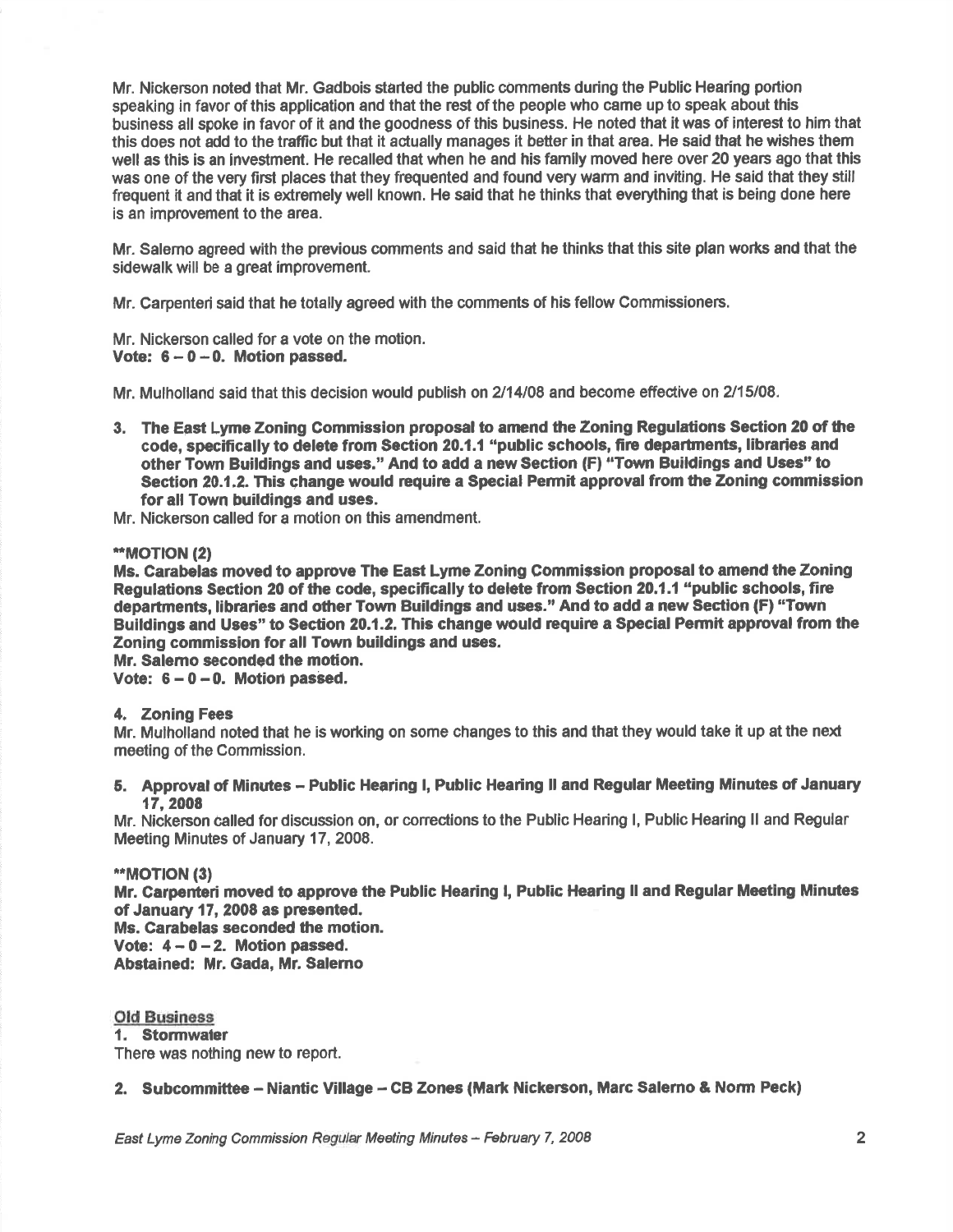Mr. Nickerson said that they are working on this.

## 3. Subcommittee - Adult Uses (Rosanna Carabelas)

Ms. Carabelas reported that she has a whole folder of informetion that she has researched on-line and that she would get it to Mr. Mulholland to get to the Town Attorney for review.

Mr. Mulholland reported that the Town Attomey has someone working on the ordinance.

## 4. Transitional Zones Subcommittee – (Marc Salemo & Norm Peck)

There was no report.

#### **New Business**

l, Any other business on the floor, if any, by the maiority vote of the Commieslon. Mr. Peck asked if they could discuss the cutting of trees along the roadsido.

## \*MOT|ON (4)

Mr. Peck moved that they have a discussion regarding the cutting of trees along the (main) roadsides.

Ms. Carabelas seconded the motion.

Vote:  $6 - 0 - 0$ . Motion passed.

## $\div$  Discussion - cutting of trees along the main roadsides

Mr. Peck explained that they require people to plant trees and to put buffers with trees, etc. however, they allow trees to be taken down along the main roads in the Town. As an example he said that on West Main Street that there were some beautiful Norway Spruce trees that were planted many years ago and that he thought that they were cut down for a restaurant to go in however there is no restaurant there yet. He said that it was a shame to have those trees cut down as they beautify the Town and asked what they would think if they were to have a policy where within a certain distance of a Town or State road that trees of a certain diameter could not be cut down without approval. He said that he is not looking io over-regulate but lately it seems that a lot of trees are being cut down.

Ms. Carabelas suggested that they would perhaps have to have an application submitted first, before they could get involved in someone cutting trees on their land.

Mr. Carpenteri asked if they thought that they were going to tell people that they cannot cut trees on their own property as that would certainly create a property rights issue.

Mr. Mulholland said that they do require landscaping on property that is part of an application and he suggested that they could perhaps put in the regulations that if they are required to put in trees and landscaping on common property that they also have to maintain it and keep it in the fashion that it was required as a part of that application. He said that he would check into State Statute and see if there is anything on this there.

Mr. Nickerson said that he could see both sides. He said that perhaps this would fall under a tree warden or other such type person rather than the Commission.

Mr. Carpenteri suggested that they look into the legality of this first.

Ms. Hardy said that it is withln the purview of the Tree Warden to say trees of historicvalue must stay and may be tagged to remain. She added that they do have specific dimensions, sizes and varieties that they look at when making these decisions,

The Commission decided that Mr. Mulholland would research more information forthem from the Tree Warden and in the State Statutes.

Mr. Mulholland said that the Eclectic Ghef is open in the new location and is requesting outdoor dining.